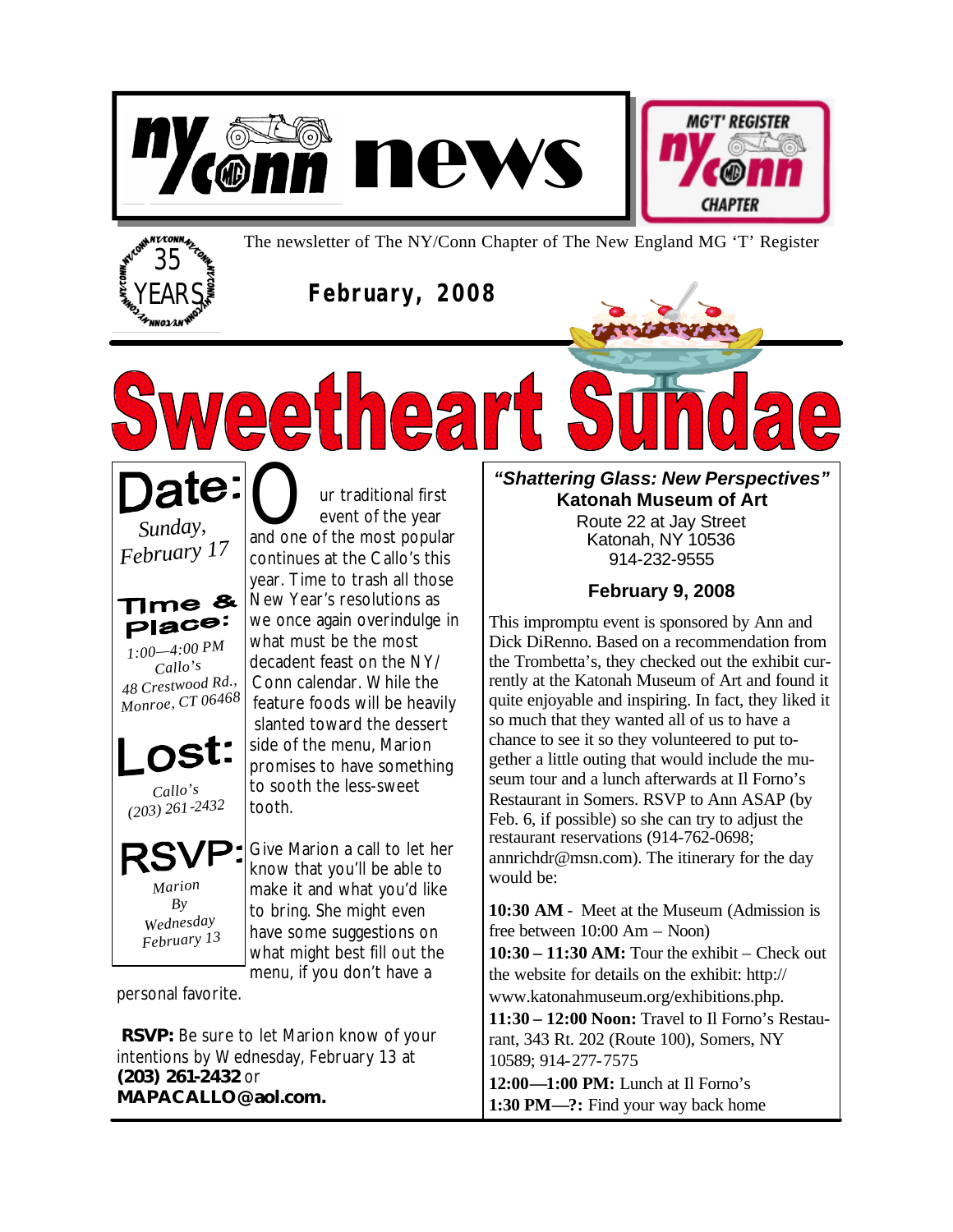

# **Directions**

#### *FROM DANBURY:*

I84 to exit 10 Newtown (Rt. 6); Left at light (Diner) to top of hill (Church Hill Rd); Left at Flagpole - Rt. 25 Main Street; About seven miles to Monroe. At Rt. 57 (Monro Shocks) intersection—Left at Green to Pepper Street ; 3rd Right Cutlers Farm Road ; Left on Bugg Hill (Pulaski Farm); Left on Edgewood; Left on Crestwood (Green house on right)

#### *FROM BRIDGEPORT / TRUMBULL:*

Merritt Parkway to Exit 49 RT 25 (To Danbury); RT 25 at intersection with RT 111 becomes Main Street; Past St Stephen Church; Right on Spring Hill Road; Left on Cutlers Farm Road; Past Wolfe Park on left; Right on Bugg Hill Road; Left on Edgewood Road; Left on Crestwood (Green house on right)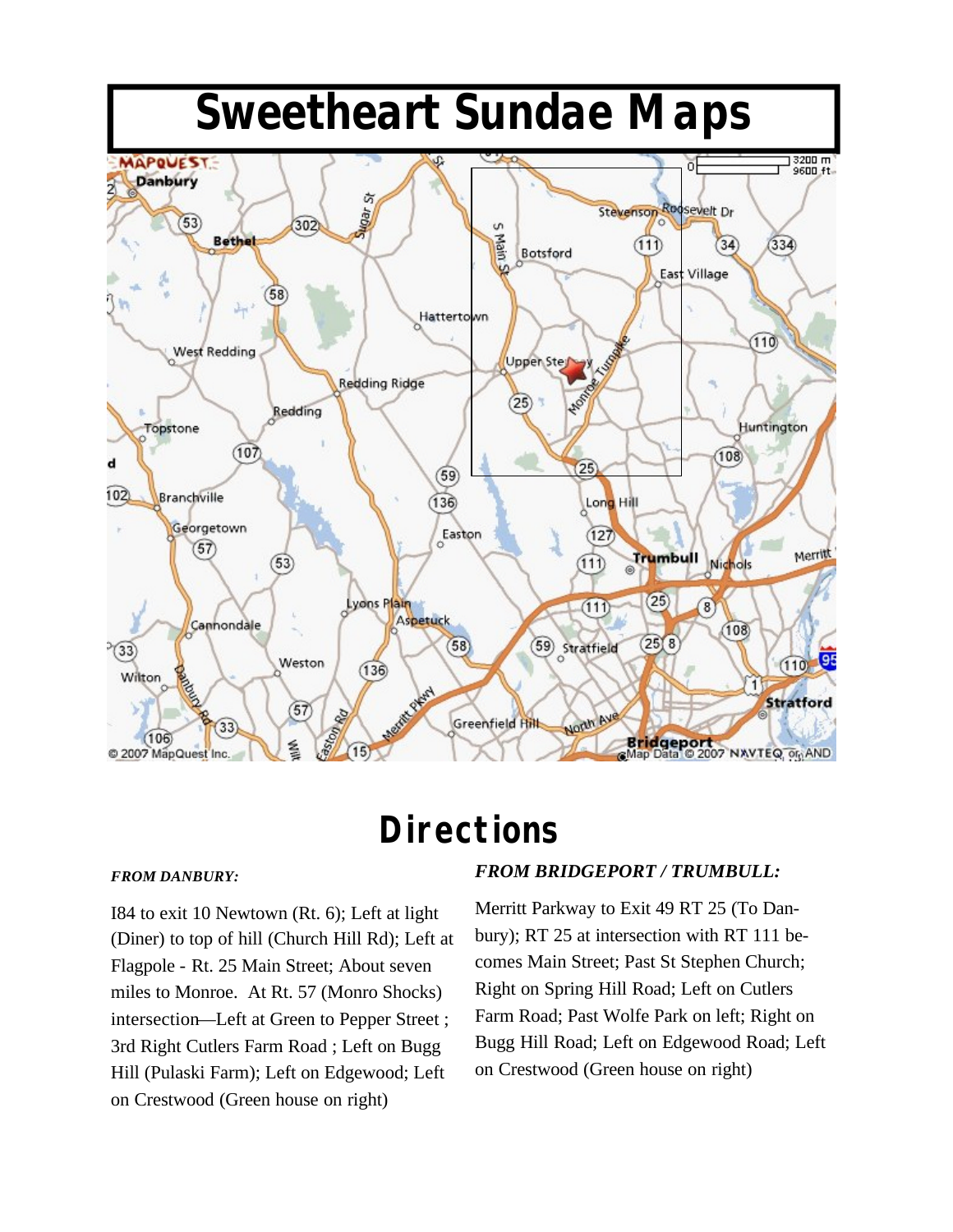## **Contacts**